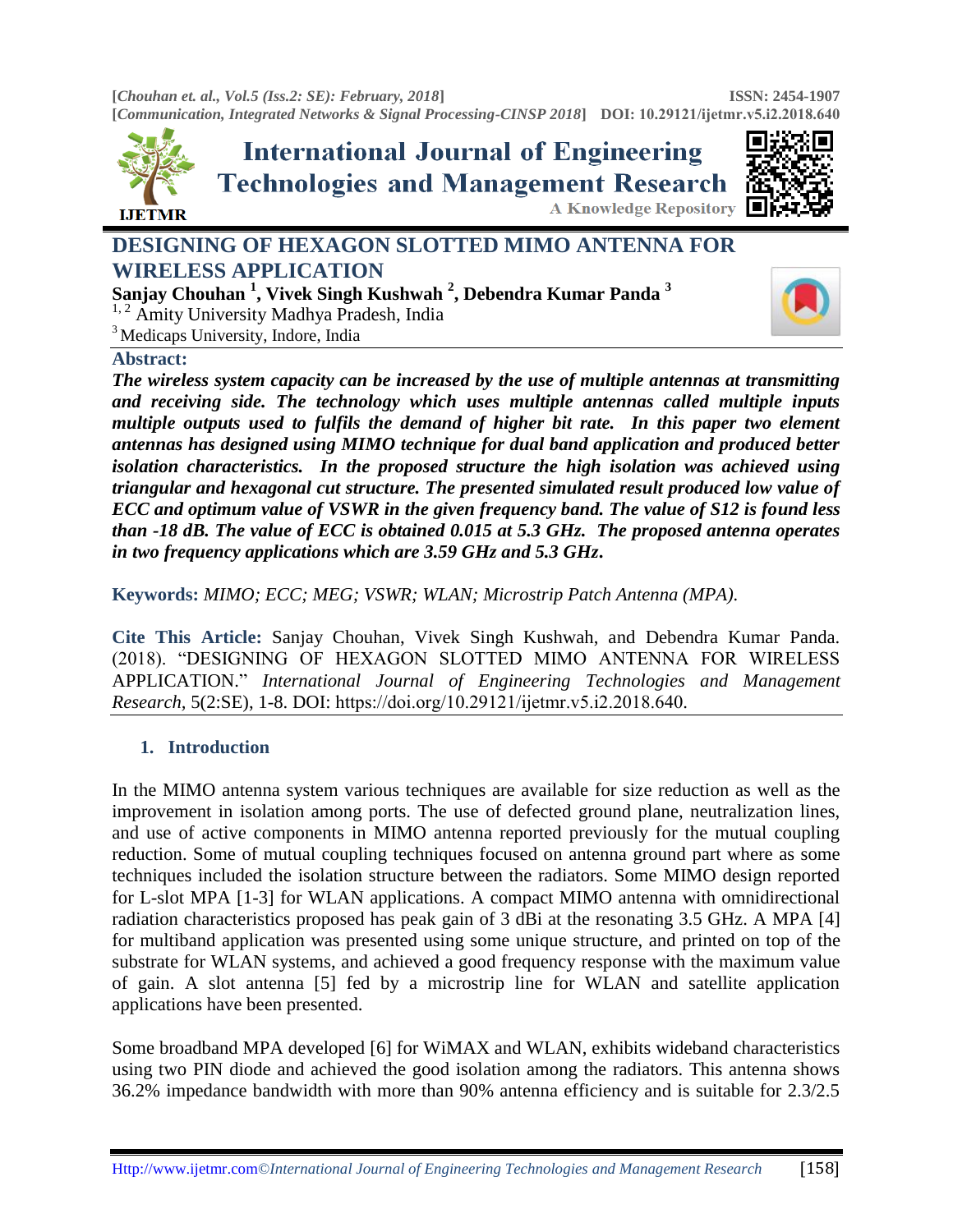**[***Chouhan et. al., Vol.5 (Iss.2: SE): February, 2018***] ISSN: 2454-1907 [***Communication, Integrated Networks & Signal Processing-CINSP 2018***] DOI: 10.5281/zenodo.1202083** GHz WI-MAX and 2.4 GHz WLAN application. Few more MIMO antenna has investigated for different frequency ranges and mutual coupling enhancement techniques [7-14].

In this paper a triangular slotted and hexagon cut based MIMO antenna proposed which works at 3.59 GHz and 5.3 GHz frequency. The designed MIMO antenna system includes a hexagonal slot to improve the overall performance of the MIMO antenna. The design parameter was calculated for single patch which further extend for two elements.

# **2. Antenna Design Parameter**

The various design parameters for patch antenna are as follows:

# Calculation of Width (W)

The width of Simple MPA can be calculated by the equation (1). The main consideration is proposed resonant frequency, and the permittivity of the material.

$$
w = \frac{c}{2f\circ\sqrt{\frac{(\epsilon r + 1)}{2}}}.\tag{1}
$$

Where, c is light velocity

fo is Frequency of resonance

Ɛr is Dielectric Constant

Calculation of length  $(L)$  and calculation of effective dielectric constant (Ereff)

To calculate the length of Simple MPA, first we have to calculate the effective dielectric constant which is given by equation (2). The effective length can be calculated by equation (3).

$$
\varepsilon_{reff} = \frac{(\varepsilon_r + 1)}{2} + \frac{(\varepsilon_r - 1)}{2} \left( 1 + 12 \frac{h}{w} \right)^{\frac{1}{2}} \dots \tag{2}
$$

Effective length (Leff)

$$
L_{eff} = \frac{c}{2f \circ \sqrt{\varepsilon_{reff}}} \tag{3}
$$

Calculation of length extension (ΔL*)*

The MPA parameter length extension can be calculated by equation (4)

$$
\Delta L = 0.412h \frac{(\varepsilon_{reff} + 0.3) \left(\frac{w}{h} + 0.264\right)}{(\varepsilon_{reff} - 0.258) \left(\frac{w}{h} + 0.8\right)} \dots \dots \tag{4}
$$

Calculation of actual length of patch (L) The actual length of patch antenna is given by equation (5)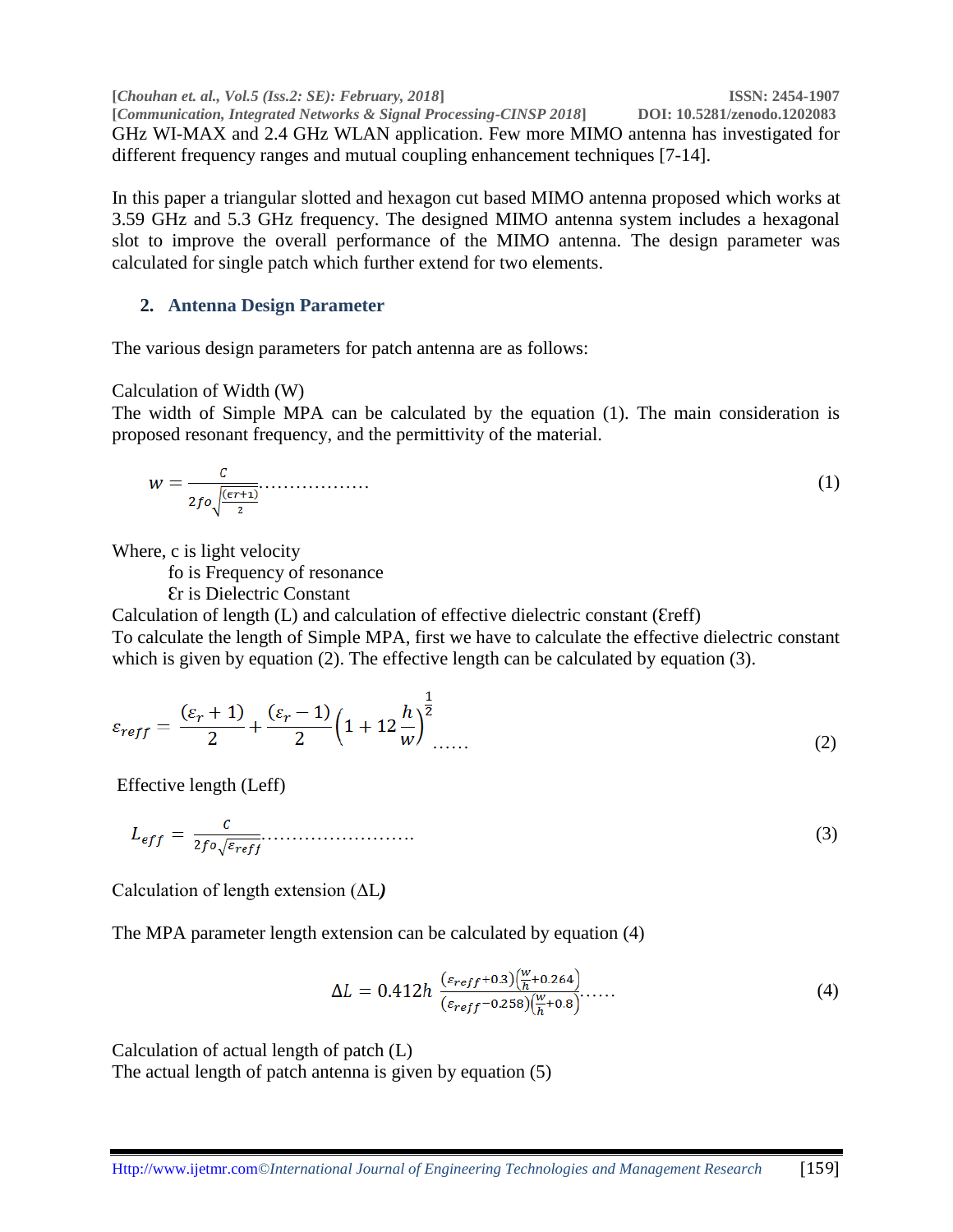**[***Chouhan et. al., Vol.5 (Iss.2: SE): February, 2018***] ISSN: 2454-1907 [***Communication, Integrated Networks & Signal Processing-CINSP 2018***] DOI: 10.5281/zenodo.1202083** ……………. (5)

## **3. Antenna Design Specification**

The proposed dual band MIMO antenna system composed of 2 radiating elements of uniform geometry has size of  $39 \times 29$  mm<sup>2</sup>. The dielectric constant of the substrate is 4.3. A rectangular patch is chosen as the radiating element and each of the radiators is fed separately by a  $50\Omega$ microstrip line.

Dimensions of antenna Array Substrate  $(L_s \times W_s \times h) = 43$  mm $\times 42$  mm $\times 1.524$  mm Patch  $(L_p \times W_p \times t) = 29$  mm $\times 39$  mm $\times 07$  mm Ground plane  $(L_g \times W_g \times t) = 37.5$  mm $\times$ 42 mm $\times$ .07 mm



Figure 1: Proposed MIMO antenna

In the first step a plane rectangular patch antenna was designed with simple feed structure, than the hexagon cut has created while the feeding side one hexagon has added. The 50 ohm SMA connector was used for energized the port.

#### **4. Simulation Results**

The two elements MIMO antenna is desiged analysed and simulated by CST MWS tool. The simulated results of S-parameters are obtained and analyzed at the resonant frequency 3.59 and 5.3 GHz. Simulated results of S-parameters are shown in figure 2 and 3  $S_{12}$  and  $S_{21}$  was obtained less than -10 dB at frequency 3.5 GHz and less than -19 dB at the frequency 5.3 GHz. The return loss parameters  $S_{11}$  and  $S_{22}$  were less than -18 dB and -19 dB at frequency 3.5 and 5.3 GHz respectively. The obtained results satisfied the isolation requirement in MIMO antenna system.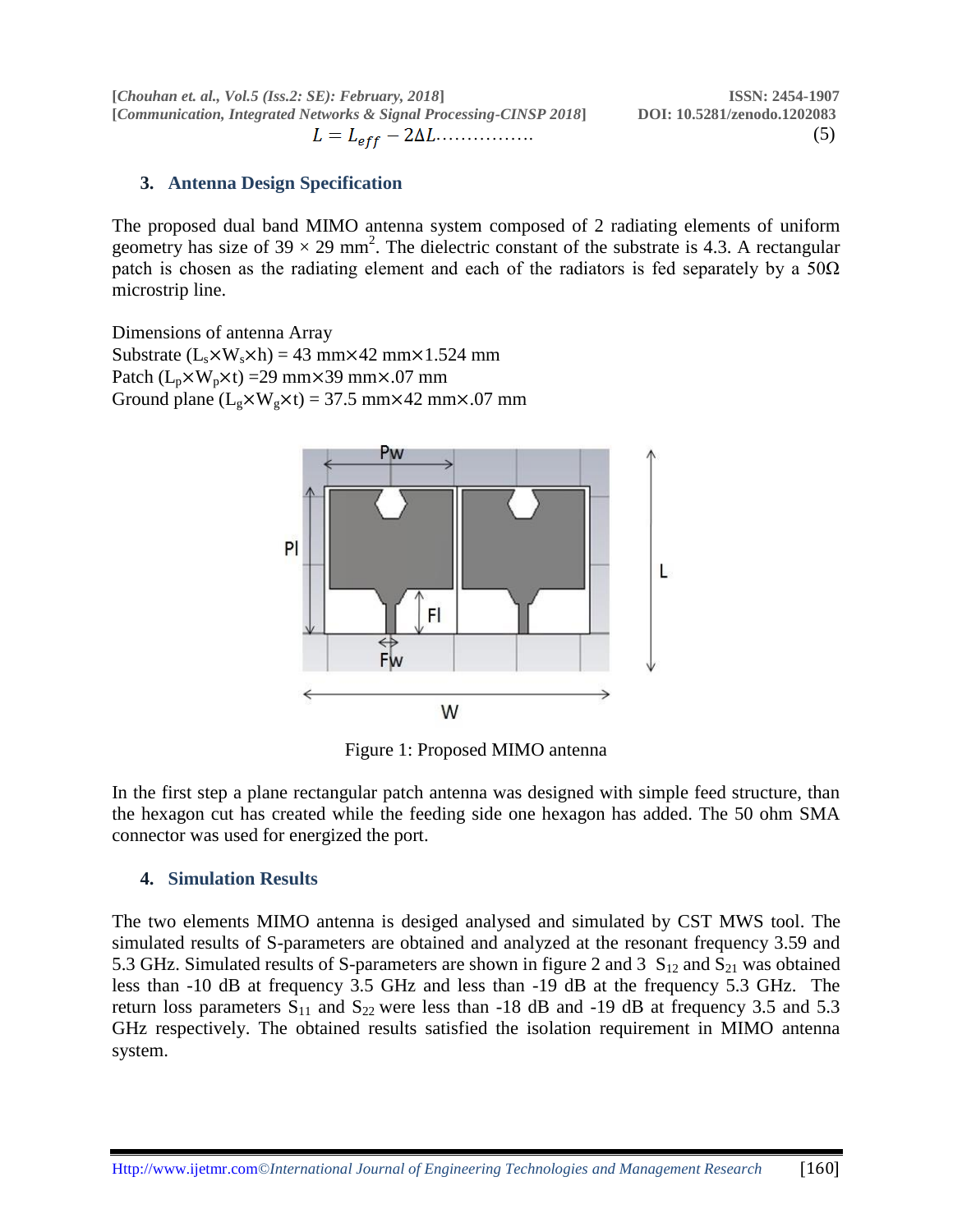

Figure 2: Simulated s-parameters of two element antenna system at 3.5 GHz.



# **4.1. Bandwidth Calculation**



```
=.1047 GHz or 104.7MHz
```
The bandwidth of MIMO antenna was obtained 104.7 MHz and 198 MHz at frequency 3.5 GHz and 5.3 GHz.

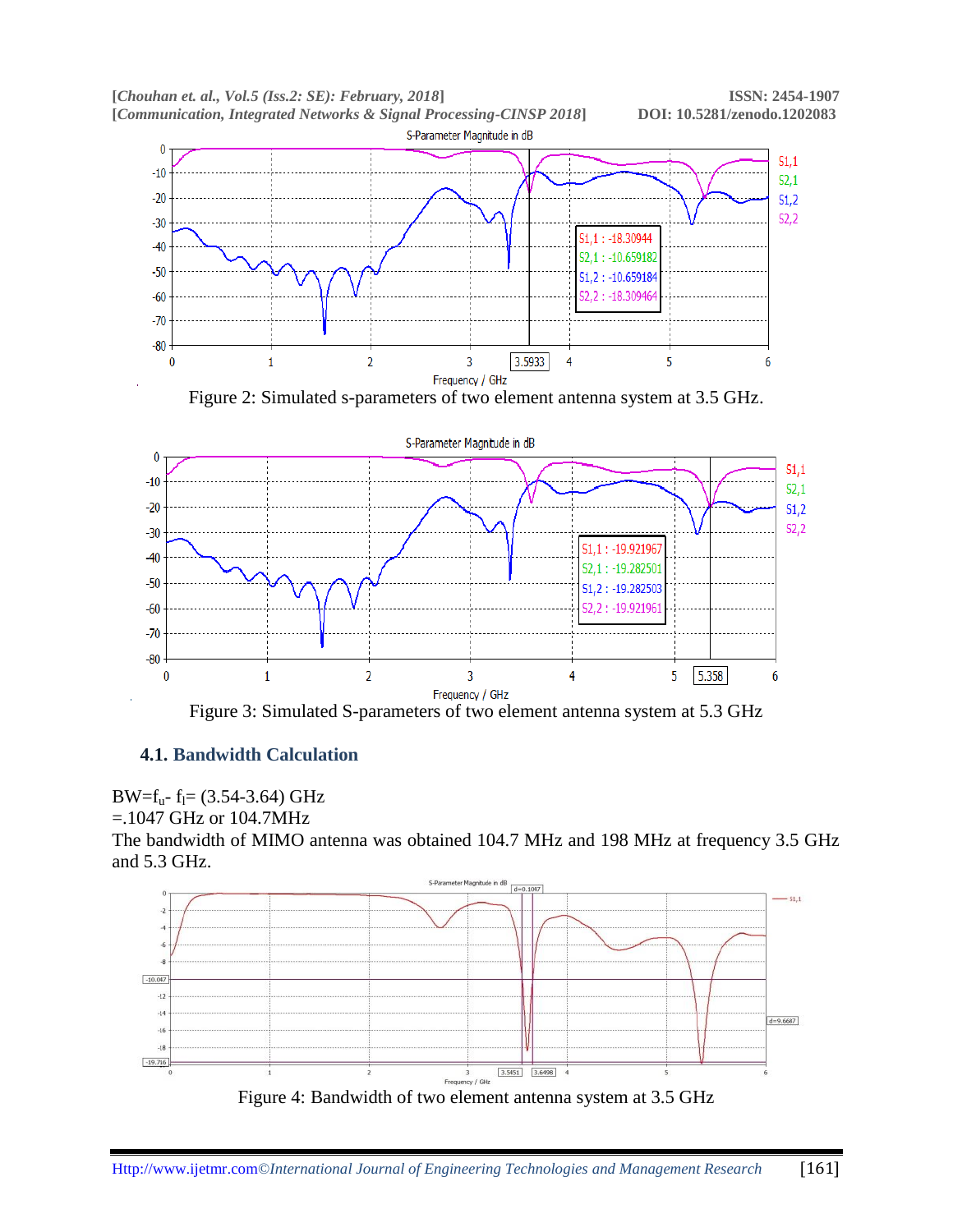

Figure 5: Bandwidth of two element antenna system at 5.3 GHz

# **4.2. Radiation Pattern**

Radiation pattern is the graphical representation or a mathematical function of the radiation properties. The radiation pattern of MIMO antenna system is calculated in terms of directivity. The E and H-plane patterns of the proposed antenna are obtained when one of the antenna ports is energized, while the other antenna port is ended with a 50 ohm load line. The simulated radiation patterns are shown in Figure 6 and 7, for the resonant frequency 3.5 GHz. The directivity of 5.46 dBi and 5.08 dBi was obtained at frequency 3.5 GHz and 5.3 GHz.



Figure 6: Directivity of MIMO antenna at 3.5 GHz



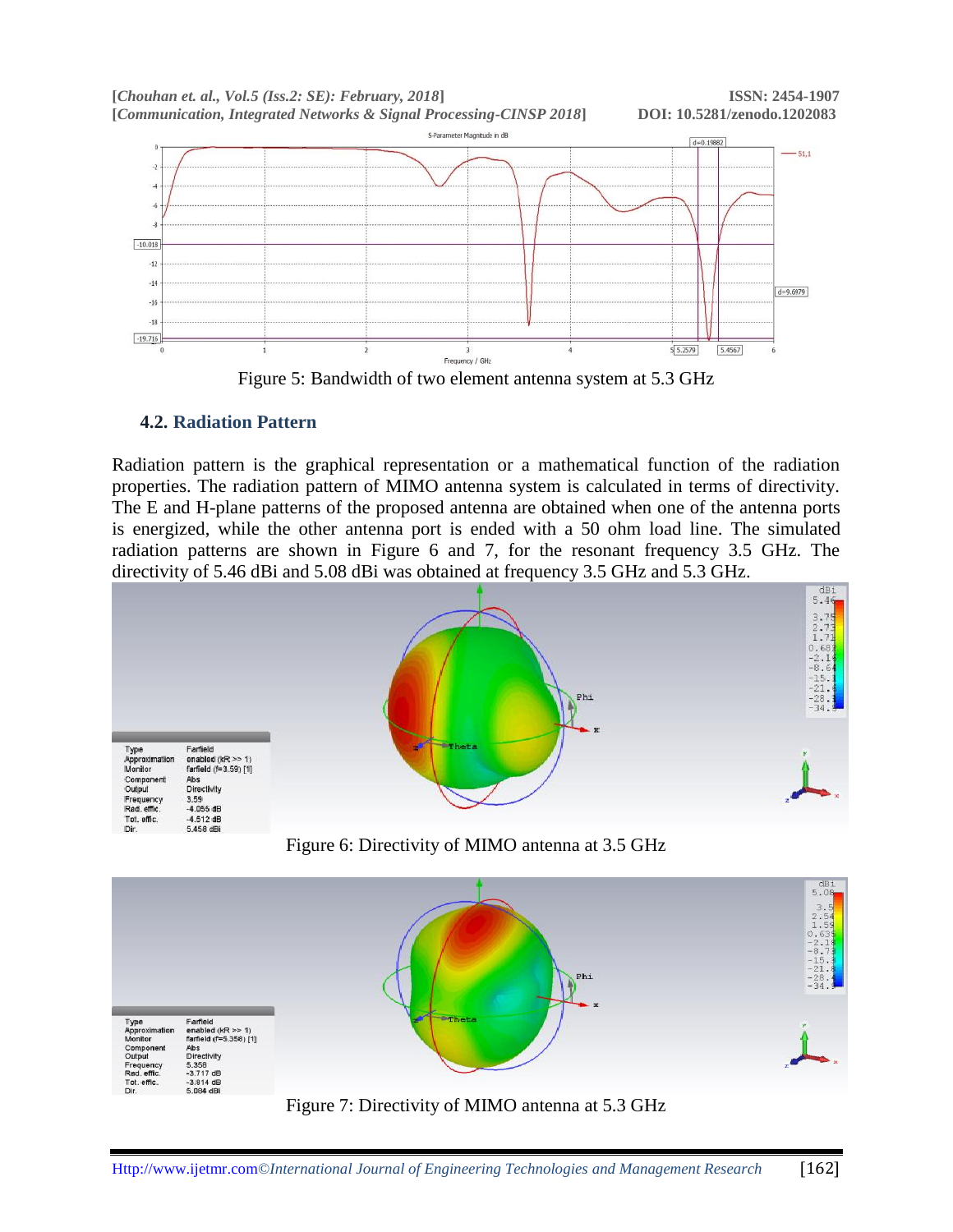**[***Chouhan et. al., Vol.5 (Iss.2: SE): February, 2018***] ISSN: 2454-1907 [***Communication, Integrated Networks & Signal Processing-CINSP 2018***] DOI: 10.5281/zenodo.1202083 4.3. Envelop Correlation Coefficient (ECC)**

In an MIMO antenna system ECC evaluated the correlations among the radiators/ports. In proposed antenna design, the ECC of .015 was obtained at the resonant frequency 5.3 GHz.



#### **4.4. Surface Current**

In figure 9 and figure 10 we can see one antenna is excited through port, and due to correlation some current also appears at another antenna. This causes mutual coupling and overall performance of antenna may affect. These mutual coupling effects must be as small as possible. The designed proposed structure reduced the current to flow from one antenna to other antenna and improves the isolation. The port 1 of proposed antenna is excited; the surface current from the first element to the second element was blocked by the proposed structure. The same current distribution was obtained when the other port alone is excited.



Figure 9: Surface current distributions at 3.59 GHz port 1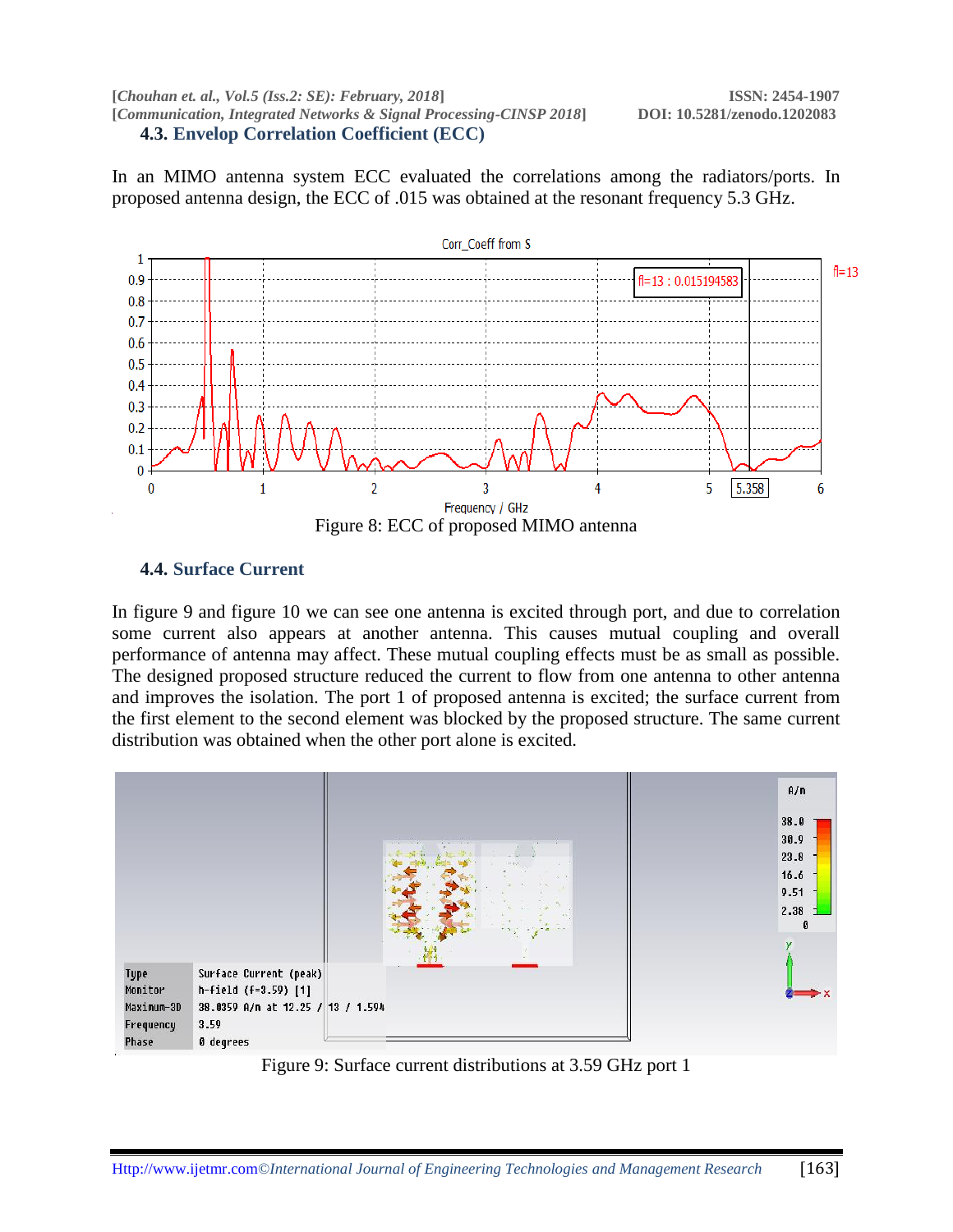**[***Chouhan et. al., Vol.5 (Iss.2: SE): February, 2018***] ISSN: 2454-1907 [***Communication, Integrated Networks & Signal Processing-CINSP 2018***] DOI: 10.5281/zenodo.1202083**



Figure 10: Surface current distributions at 5.35 GHz port 1

## **5. Conclusion**

A rectangular micro strip MIMO antenna is designed with hexagonal cut and simulated and optimized using the CST Studio Suite software. The designed antenna resonate at frequency 3.59 GHz and 5.25 GHz with FR-4 substrate  $(\epsilon_r = 4.3)$ , h=1.524mm. A structure of hexagonal cut and feed improve the value of ECC, VSWR and Isolation. The proposed structure did not allow the large amount of surface current to pass into nearby patch antenna. This structure also improves the return loss.

#### **References**

- [1] W. Chen, C. Lin, B. Lee, W. Hsu, and F. Chang. (2012). "Monopole slot antenna design For WLAN MIMO application". Microwave and optical technology letters, 54, 1103-1107.
- [2] Y.-F. Liu, H. Qin, P. Wang. (2014). "Compact tri-band ACS-fed stepped monopole antenna with inverted-L slot for WLAN/WiMAX application". Journal of electromagnetic waves and applications, 28, 1944-1952.
- [3] Kin-Lu Wong and Jun-Yu Lu. (2016). "Small-size narrow open-slot antenna for the 2.4/5.2/5.8 GHz WLAN operation along the side edge of the metal-framed smart phone". Microwave and optical technology letters, 58, 886-892.
- [4] S. Rajkumar , N. V. Sivaraman, S. Murali, K. T. Selvan. (2017). "Heptaband swastik arm antenna for MIMO applications". IET Microw. antennas propag., 11, 1255-1261.
- [5] H. Huang, Y. Liu, and S. Gong. (2015). "Four antennas MIMO system with compact radiator for mobile terminals". Microwave and optical technology letters, 57, 1281-1286.
- [6] Y. I. Abdulraheem, G. A. Oguntala, A. S. Abdullah, H. J. Mohammed, R. A. Ali, R. A. Abd-Alhameed, James M. Noras. (2017). "Design of frequency reconfigurable multiband compact antenna using two PIN diodes for WLAN/WiMAX applications". IET Microw. Antennas Propag., 11, 1098-1105.
- [7] A. Sharma, and A. Biswas. (2017). "Wideband multiple-input–multiple-output dielectric resonator antenna". IET Microw. antennas propag., 11, 496-502.
- [8] S. Rajkumar, N. Srinivasan, A. Natesan, K. T. Selvan. (2017). "A penta-band hybrid fractal MIMO antenna for ISM applications". International Journal of RF Microwave and Computer Aided Engg. 21185.https://doi.org/10.1002/mmce.21185.